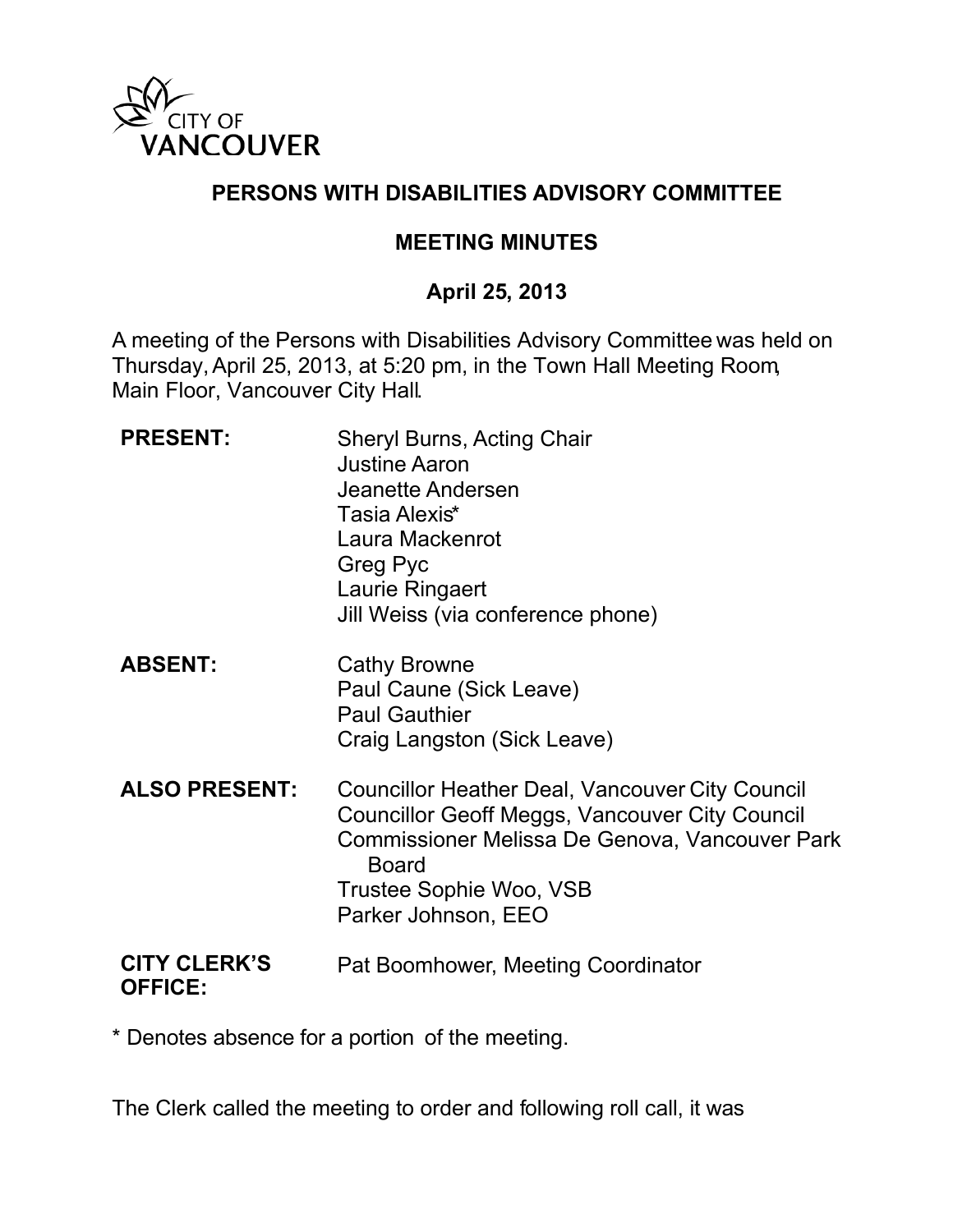MOVED by Jill Weiss SECONDED by Laura Mackenrot

> THAT the Persons with Disabilities Advisory Committee appoint Sheryl Burns as Acting Chair for this meeting.

CARRIED UNANIMOUSLY (Tasia Alexis absent for the vote)

#### **Leave of Absence Requests**

Jill Weiss noted the criteria established at the February 2013 meeting which was approved by the Committee regarding leave of absence requests.

## **Approval of Minutes**

MOVED by Laura Mackenrot SECONDED by Tasia Alexis

> THAT the minutes of the meeting of February 28, 2013, be approved as circulated.

CARRIED UNANIMOUSLY

### **Vary the Agenda**

MOVED by Jill Weiss SECONDED by Laura Mackenrot

> THAT an item be added to the agenda prior to Items 2 and 3 so that Commissioner De Genova can acknowledge a civic recognition to a Committee member who was unable to attend the Reception on International Women's Day.

CARRIED UNANIMOUSLY AND BY THE REQUIRED MAJORITY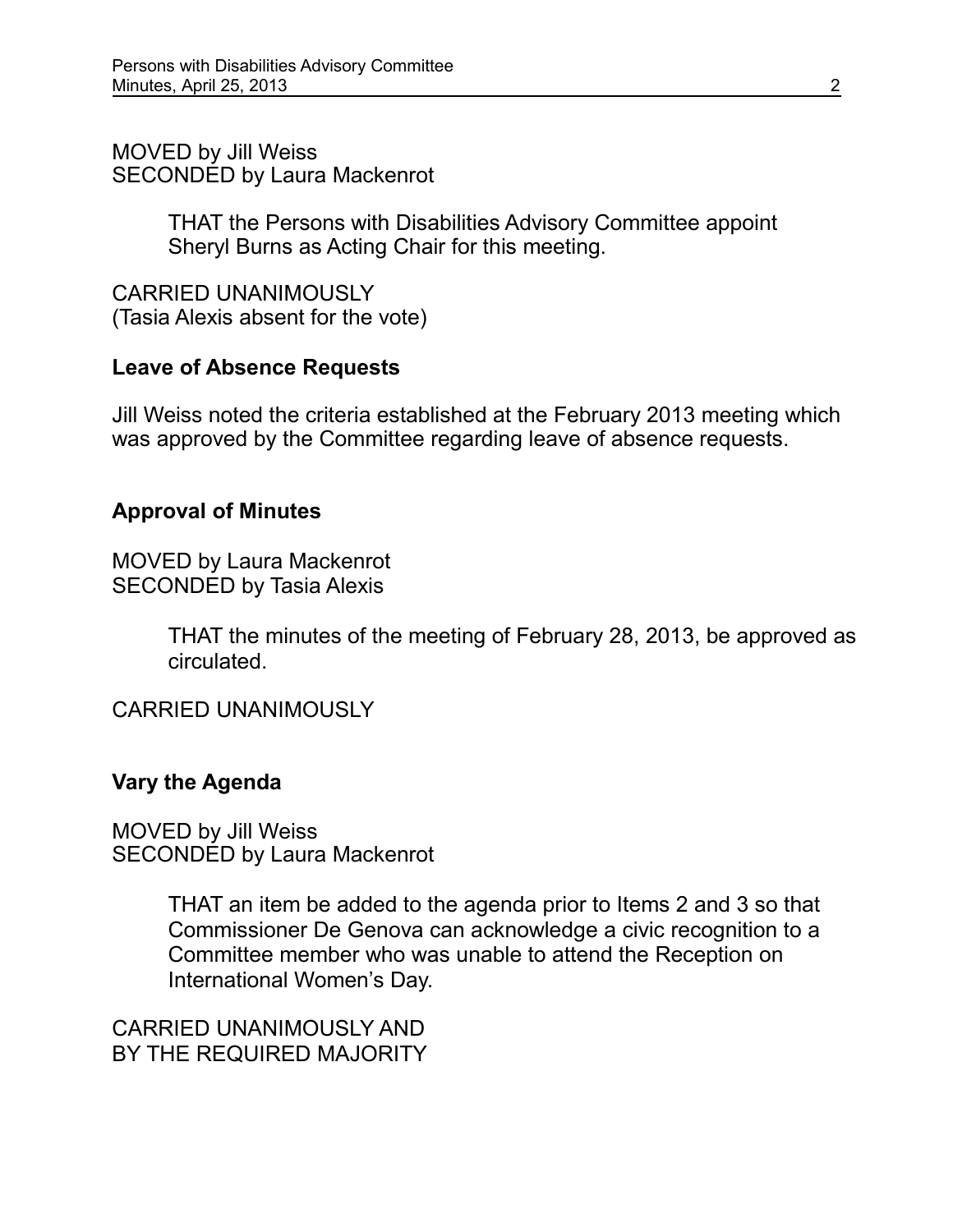## **1. Awards**

## **(a) Queen's Jubilee Medal**

Councillor Deal presented the Queen's Diamond Jubilee Medal and certificate to Jeanette Andersen in recognition of her success and strong, consistent voice in the community, including her work with the BC Coalition of People with Disabilities and PWDAC, and many other activities improving the lives of persons with disabilities.

# **(b) Remarkable Women 2013**

Commissioner De Genova announced that Jill Weiss was chosen for the Vancouver Board of Parks & Recreation and the City of Vancouver's *Remarkable Women 2013 Award* which honoured women's contributions to local food communities. Ms. Weiss was recognized for her work developing accessible community gardens for people of all ages and abilities, advocacy work to save Vancouver's last urban farm, and to improve accessible transportation and housing for persons with disabilities.

The poster commemorating the award is available at: <http://vancouver.ca/people-programs/remarkable-women.aspx>

## **2. Pearson Redevelopment – Discussion on Planning Process**

Jill Weiss reported on the April 22, 2013 Community Advisory Group meeting and the continuum of care Vancouver Coastal Health is planning with regard to the Pearson redevelopment site.

The article from *The Right Way* entitled "What is an Institution?" was distributed *(on file).*

Councillor Meggs read the motion "Planning Process for Pearson Lands", approved by Council on April 23, 2013, and responded to questions.

*NOTE: the Council motion numbered B1 as approved is available in the Minutes available at the following link: [http://former.vancouver.ca/ctyclerk/cclerk/20130423/documents/regu20130423](http://former.vancouver.ca/ctyclerk/cclerk/20130423/documents/regu20130423min.pdf) [min.pdf](http://former.vancouver.ca/ctyclerk/cclerk/20130423/documents/regu20130423min.pdf)*.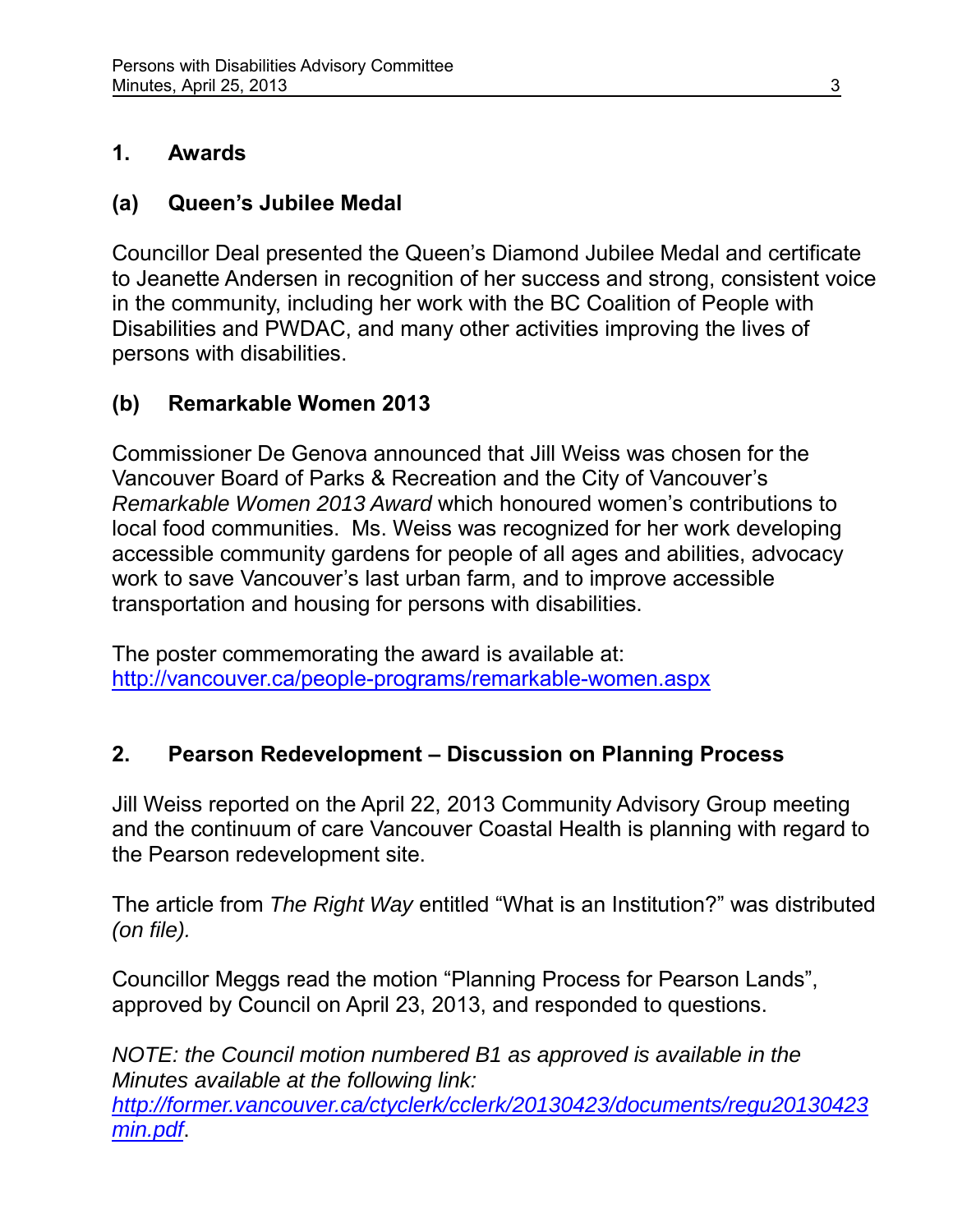*\* \* \* \* \**

*At 5:54 pm, the Committee recessed to set up for the next item and reconvened at 6:02 pm.*

*\* \* \* \* \**

#### **3. Presentation & Discussion on the Pearson Dogwood Redevelopment**

The Chair introduced the following guests invited for the discussion on the redevelopment of the Pearson and Dogwood site:

Lower Mainland Facilities Management (LM-FM) - Brad Foster, External Affairs and Communication Marie Fontaine, Project Manager, Capital Projects Stef Schiedon, Project Director, Land and Capital Development Sue Melnychuk, Director, Facilities Management; Vancouver Coastal Health (VCH) - Lorna Howes, Director, Housing Services Susann Richter, Community Engagement Leader; Dr. Tim Stainton, Professor and Head of the Department of Social Work and Centre for Inclusion at UBC; Faith Bodnar, Executive Director, Inclusion BC Roger Jones, Researcher & Consultant on Accessibility and Independent Living Tim Louis, Attorney, Former City Councillor, and former President, BC Coalition of Persons with Disabilities Ross Chilton, Executive Director, Community Living Society.

Representatives from the Lower Mainland Facilities Management (LM-FM) and Vancouver Coastal Health (VCH) described goals and opportunity of the site design for the integration of clinical and health services and supportive housing, and the replacement of previous complex care beds and residential care for frail seniors and persons with high level complex care needs. They also outlined the consultation, planning and rezoning process, housing continuum, amenities, accessibility and range of community health services. *(presentation distributed - on file).* 

Following the presentation, staff from the LM-FM and VCH responded to questions. The Committee and guests provided feedback and expressed concerns regarding VCH's institutional care model, rights, freedoms, and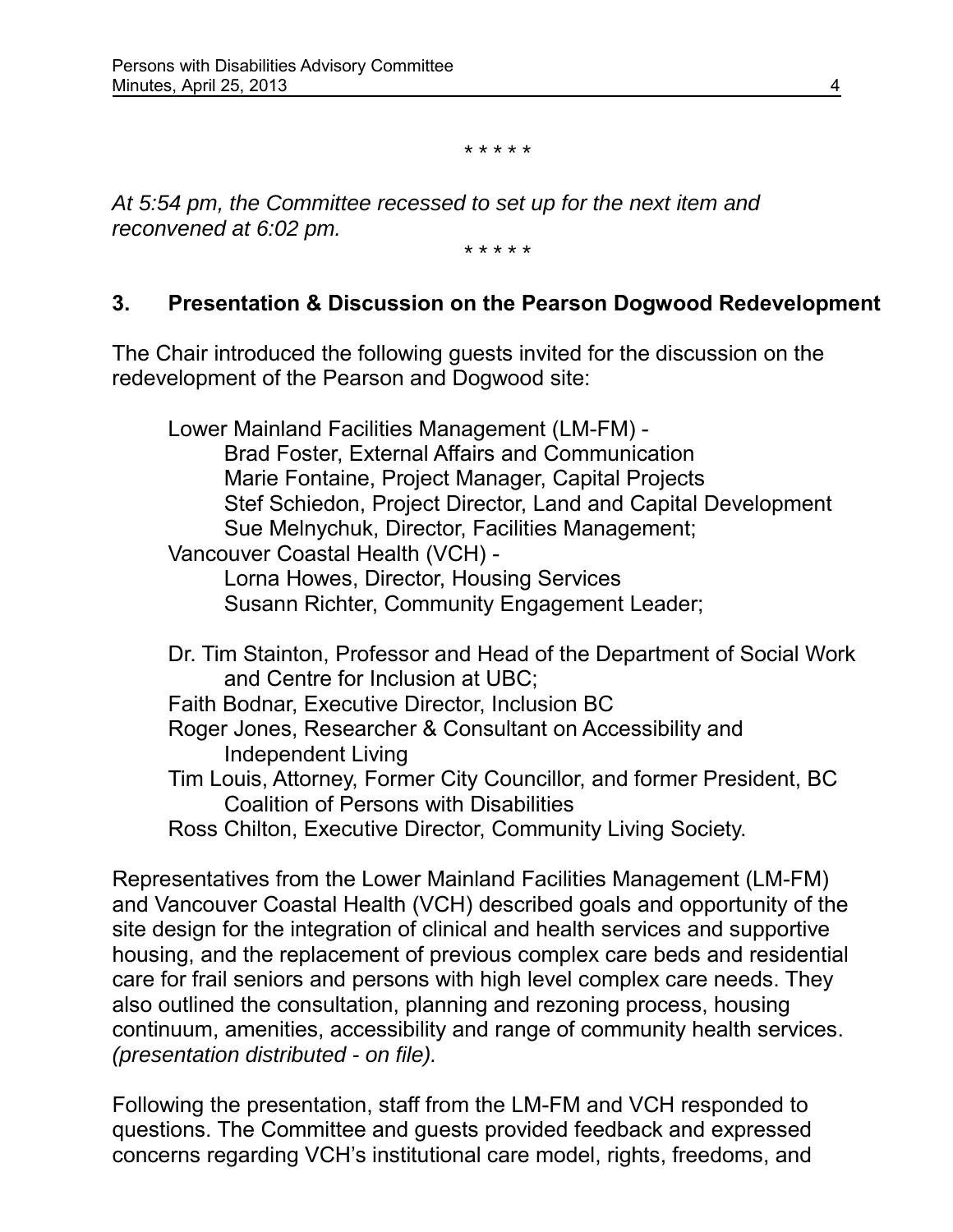choices; housing continuum substitution of smaller institutions for one large one; home support; and planning for future needs. Feedback also included recommended best practices used provincially and internationally and to take the opportunity for the site to be a world class model of integrated community living and support services.

Staff from the LM-FM and VCH thanked everyone for their input.

## **4. Proposed Adaptable Housing By-law Amendments**

Due to time constraints, the Committee agreed to postpone this item.

## MOVED by Jill Weiss SECONDED by Sheryl Burns

THAT the Persons with Disabilities Advisory Committee have a teleconference call to discuss the proposed Adaptable Housing By-law amendments and how to provide feedback to the Chief Building Official.

### CARRIED UNANIMOUSLY

Jill Weiss will organize the conference call as soon as possible and will contact Will Johnston, Chief Building Official.

Laurie Ringaert noted three motions regarding amendments to public buildings.

### **5. New Business**

### **(a) Membership List**

The revised Committee membership list (dated April 17, 2013) was distributed to members.